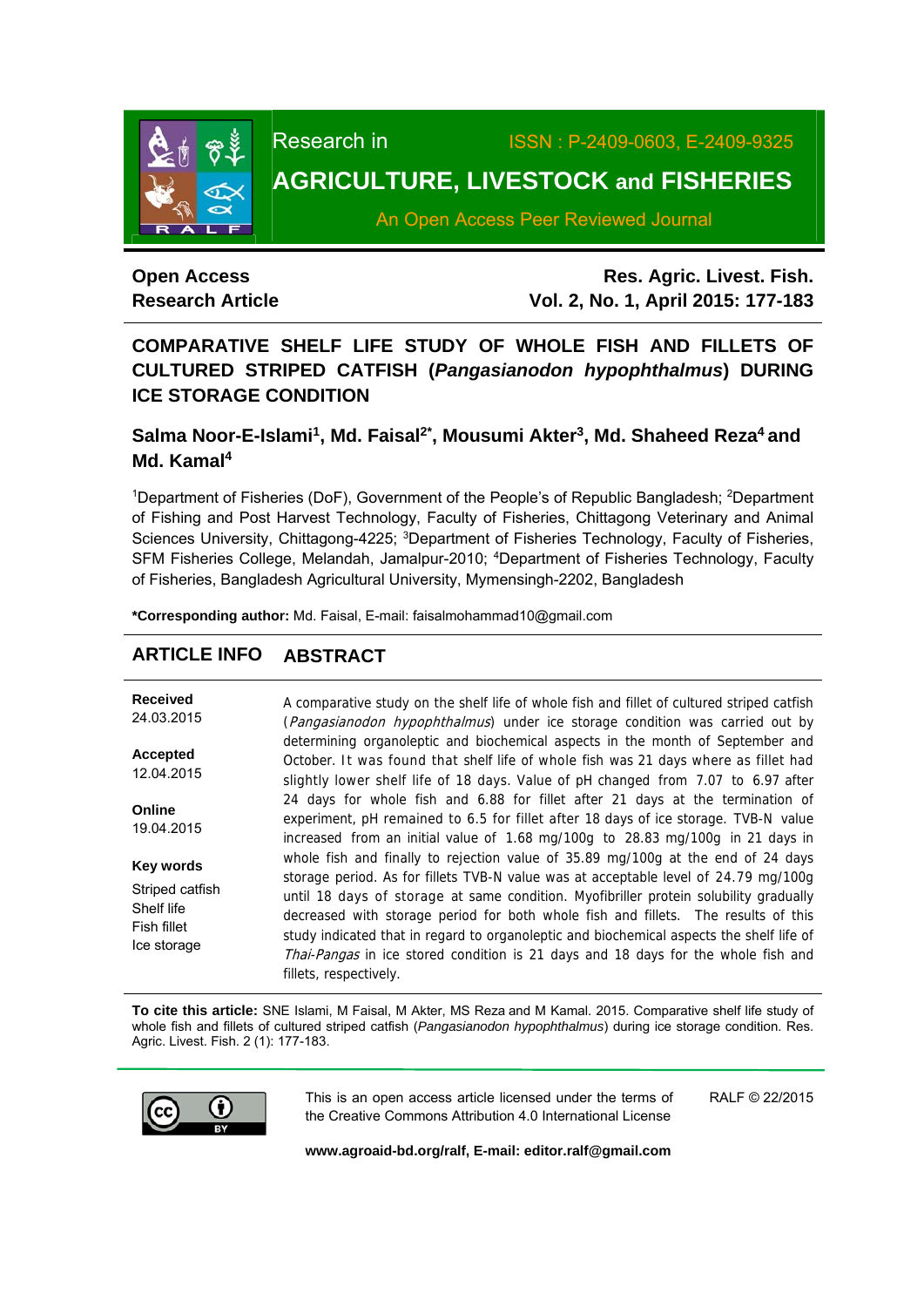## **INTRUDUCTION**

 There has been a rising demand of chilled-stored striped catfish (*Pangasianodon hypophthalmus*, locally called *Thai-Pangas*) in Bangladesh and other parts of the world over the last decade. Its consumption has grown rapidly in Russia, Spain, France and other European countries and the United States. In Europe, the presence of *Pangasianodon sp.* is overwhelming and there is practically no fish shop without *pangas* fillets. *Thai-Pangas* catfish is a low-priced fish in the common fish market. It is cultured due to its faster growth, ease of reproduction, adaptability to intensive culture, acceptability of low input sustainable feeds, resistance to impaired water quality, good taste, fewer bone content and widespread consumer acceptance (Ali et al., 2013; De Silva, 2011; ).

 After death *Thai-Pangas* is highly susceptible to spoilage from post-mortem autolysis and microbial growth. This accounts for use of appropriate storage method for preservation of its quality. There are several methods to preserve fresh fish; however, icing is a common method for short-term preservation. During icing or chilling storage of fish, chemical changes are known to take place. There are a number of factors that influence the quality of fish. Of which the most important one is the post-mortem changes that take place soon after death due to enzymatic action. The state of rigor in association with other biochemical changes influences the meat quality in fish and higher animals.

 As such, there has been little or no study conducted in Bangladesh on the shelf life of this commercially important fish species. Although Hossain et al. (2005) studied some physiochemical changes in whole *Thai-Pangas* muscle during ice storage condition, there are no reports on different changes in its fillets under different storage conditions. This study was, therefore, carried out to investigate the shelf life of whole fish and fillets of *Thai-Pangas* by determining organoleptic and biochemical changes under ice storage condition.

## **MATERIALS AND METHODS**

#### **Storage condition and fish sampling**

 Thirty (30) live *Thai-Pangas* with average length of 43 cm and body weight of 1.25 kg were collected from 2 fish farms of Trishal and 1 fish farm of Bhaluka, Mymensingh and transported to the Laboratory of Fish Processing, Department of Fisheries Technology, Bangladesh Agricultural University, Mymensingh. Fish were killed with cranial spiking, washed with tap water, placed in plastic bags and kept in ice until subsequent experiments.

#### **Organoleptic assessment**

 Sensory evaluation was carried out according to the guidelines described by EC freshness grade for ice stored fish (Howgate and Whittle, 1992).

### **Analytical methods**

#### **Measurement of muscle pH**

 During the determination time of rigor index 2 g of the ordinary muscle was dissected from the dorsal part of the sample and homogenized with 10 ml of distilled water in a blender. After adjusting the temperature, the electrode of the pH meter was put on the tube and the pH was measured by the pH meter (Model 250 pH/ISE).

#### **TVB-N Value**

TVB-N values were determined as described by Antonacopoulos and Vyncke (1989).

#### **Changes in the protein solubility**

 Myofibrils are a part of muscle protein. Myofibrillar protein solubility indicates the denaturation rate of protein.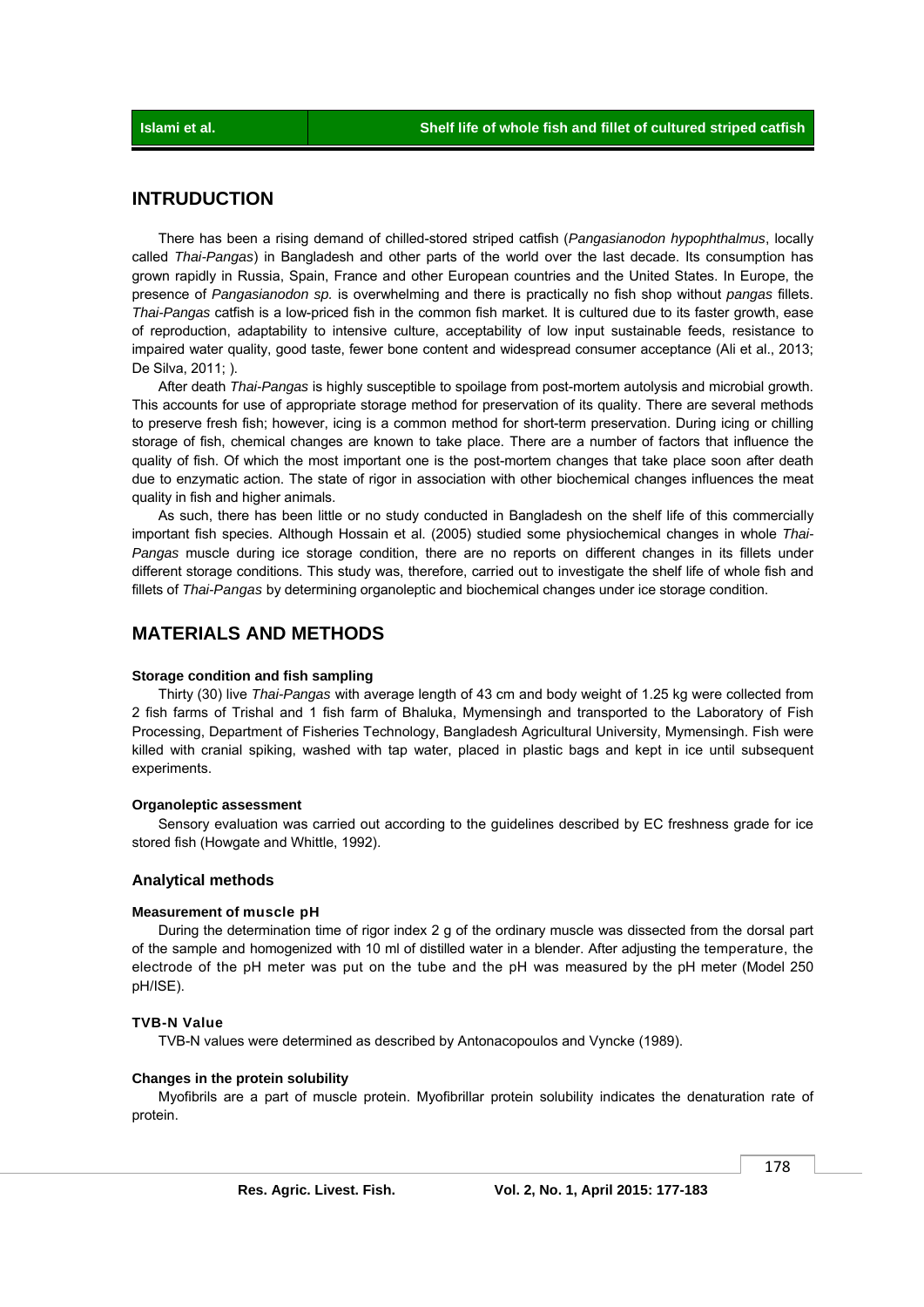#### **Preparation of myofibrils**

 Myofibrils were prepared from ordinary muscles immediately after excision according to Perry and Grey (1956) with slight modification. The muscle was chopped by a meat grinder and chilled minced muscle (50 g) was homogenized for 1 min in 5 volumes of 39 mM borate buffer (pH 7.1) containing 25 mM KCl and 0.1 mM DTT. The homogenate was centrifuged for 15 min at 600×g. The precipitate obtained was again homogenized and centrifuged for 15 min at 600×g. The light colored upper layer of the precipitate consisting mainly of myofibril was recovered with small volume of 39 mM borate buffer (pH 7.1) containing 0.1 M KCl and 0.1 mM DTT. The suspension was centrifuged for 15 min to remove the supernatant. Myofibrils were diluted with 4 volume volumes of 39 mM borate buffer (pH 7.1) containing 0.1 M KCl and 0.1 mM DTT and coarse materials were removed by centrifugation at 400×g. The suspension was centrifuged for 15 min at 600×g to precipitate myofibril. After the precipitate was washed three times in the same way, myofibril were suspended with desired volume of 39 mM borate buffer (pH 7.1) containing 0.1 M KCl to make a concentration of 10-15 mg/ml.

#### **Myofibrillar protein solubility**

 Two ml of myofibrillar suspensions (5mg/ml) were homogenized with 2 ml of 1M KCl plus 100mM phosphate buffer (pH 7.0) using a homogenizer. The homogenate was allowed to stand at refrigerated temperature (4°C) overnight. The suspension was centrifuged for 30min at 900×g in cold condition and the supernatant was collected. Protein concentration was determined by Biuret method (Gornall et al., 1949).

#### **Statistical analysis**

Data from different biochemical measurements were subjected to t-test ( $p$ <0.05). Statistical software package SPSS 10.1 (SPSS Inc, Chicago, IL, USA) was used to explore the statistical significance of the results obtained.

## **RESULTS AND DISCUSSION**

#### **Changes in organoleptic quality under ice storage condition**

 The quality of fishes was graded by using the score from 1-5. The score points less than 2 were considered as excellent. The points from 2 to less than 5 were judged as good or acceptable conditions, while 5 and above considered as bad or rejected. The changes in quality of chilled fish during storage were assessed by daily organoleptic examination. Table 1 showed the changes in organoleptic qualities of whole fish and fillets of *Thai-Pangas* during ice storage in an insulated box. On the basis of the scores the fishes were found in acceptable conditions for 21 days of ice storage before becoming inedible. Hossain et al. (2005) reported that shelf life of *Thai-Pangas* muscle was 20 days under storage at insulated box in ice which is also more or less similar with the findings of present study. Reza et al. (2009) reported that the quality changes of tropical fishes in ice takes place in 4 phases corresponding to periods of 0 to 3, 4 to 6, 7 to 9 and 10 to 13 days. Similarly in the present study, it was observed that very little change occurred in whole fish and fillets during 0 to 3 days and 3 to 6 days without loss of natural flavor and odor in *Thai-Pangas*. During this period whole fish and fillets had the characteristics of excellent quality. During the periods of 6 to 9 days, 9 to 12 days and 12 to 15 days, In case of whole fish there were little deterioration apart from slight loss of natural flavor and odour, and partial loss of bloom. At this stage there was little loss of the characteristic odour and the flesh was neutral but had no off-flavour. Fillets showed the early spoilage with sour flavour during 12 to 15 days of storage whereas in case of whole fish, the early signs of spoilage was observed during 15-18 days of storage. At the beginning of this phase the flavor in whole fish and fillet was slightly sour, sickly sweet, fruity of like dried fish, which was judged as acceptable quality. The taste began to stale, as well as the appearance and texture began to show the obvious signs of spoilage for fillet under acceptable condition during the period of 15-18 days. On the other hand the taste, texture and appearance of whole fish showed the evidence of primary spoilage including the gills and the belly cavity had an unpleasant smell in the limit of acceptance during 18 to 21 days. The fillet became putrid by all of the characteristics and hence rejected during day 18 to 21 days, whereas the whole fish became rejected during 21 to 24 days for the same reason.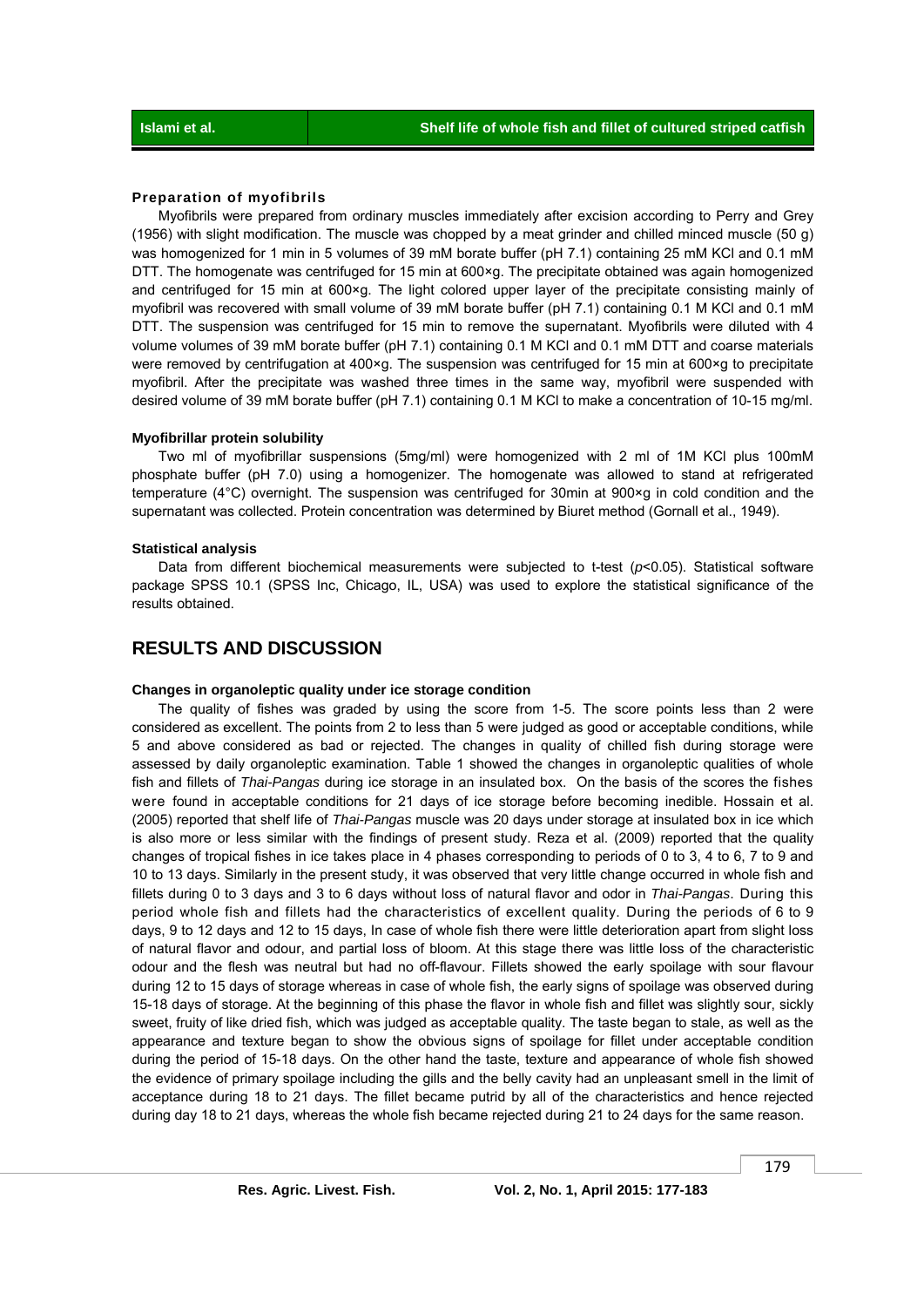**Islami et al.** Shelf life of whole fish and fillet of cultured striped catfish **Shelf life of whole fish and fillet of cultured striped catfish** 

 In the present study, iced stored *Thai-Pangas* was found to be acceptable up to 21 days and the fillets were acceptable up to 18 days indicating significantly lower ( $p$ <0.05) shelf life of fillets than whole fish from organoleptic point of view. While fish from the tropics had significantly higher storage life under ice compared to those from the temperate region, higher shelf life of fish fillet was obtained for *Thai-Pangas* when compared to fillet of cold water fishes (Onibi et al., 1996; Gatta et al., 2000; Pirini et al., 2000; Ruff et al., 2002). Although the present study did not consider the development of color and related color index with storage period, its use could have reduced the shelf life of *Thai-Pangas* fillets to further 1 to 2 days.

| Days of | <b>Mean defect points</b> |               | Grade      |               |            | <b>Overall qualities</b> |
|---------|---------------------------|---------------|------------|---------------|------------|--------------------------|
| storage | Whole fish                | <b>Fillet</b> | Whole fish | <b>Fillet</b> | Whole fish | <b>Fillet</b>            |
| 0       | 1.25                      | 1.25          | A          | A             | Excellent  | Excellent                |
| 3       | 1.57                      | 1.57          | A          | A             | Excellent  | Excellent                |
| 6       | 2.00                      | 2.00          | A          | A             | Excellent  | Excellent                |
| 9       | 2.20                      | 2.20          | В          | B             | Acceptable | Acceptable               |
| 12      | 2.9                       | 2.9           | В          | B             | Acceptable | Acceptable               |
| 15      | 3.45                      | 3.97          | B          | B             | Acceptable | Acceptable               |
| 18      | 3.97                      | 4.6           | B          | B             | Acceptable | Acceptable               |
| 21      | 4.6                       | 5.0           | В          | С             | Acceptable | Rejected                 |
| 24      | 5.0                       |               | С          |               | Rejected   |                          |

 **Table 1.** Changes in organoleptic qualities of whole fish and fillets of *Thai-Pangas* during ice storage condition

#### **Changes in pH value**

 Changes in muscle pH of ice stored whole fish and fillets are shown in (Fig.1). The pH of fish muscle immediately after death was around 7.07. After 6 days of storage in ice, the pH decreased gradually to 6.11 in case of whole fish and 6.15 in case of fillets. After 9 days of ice storage pH increased gradually due to formation of basic compounds and finally reached up to 6.97 after 24 days and 6.88 after 21 days for fillets when the whole fish and fillet were organoleptically unacceptable. The correlation between pH and organoleptic scores in this study suggests that pH can be used as a reliable index of quality. Low muscle pH of the post-mortem fish muscle is associated with the quality changes in fish (Konagaya and Konagaya, 1979; Kramer and Peters, 1981; Reza et al., 2009). Muscle pH of live sardine has been reported as 7.2 (Pacheco-Aguiler et al., 2000) but following the death, muscle pH decreased to 6.8 after 2 h, 6.2 after 8 h and 5.8 after 24 h, respectively (Watabe et al., 1991). The pH values of sardine muscle stored in ice was 5.8, 6.36 and 6.57 at day 0, 9 and 18, respectively (E1 Marrakch et al., 1990).



 **Figure 1.** Changes in muscle whole fish and fillets of *Thai-Pangas* during ice storage

**Res. Agric. Livest. Fish. Vol. 2, No. 1, April 2015: 177-183**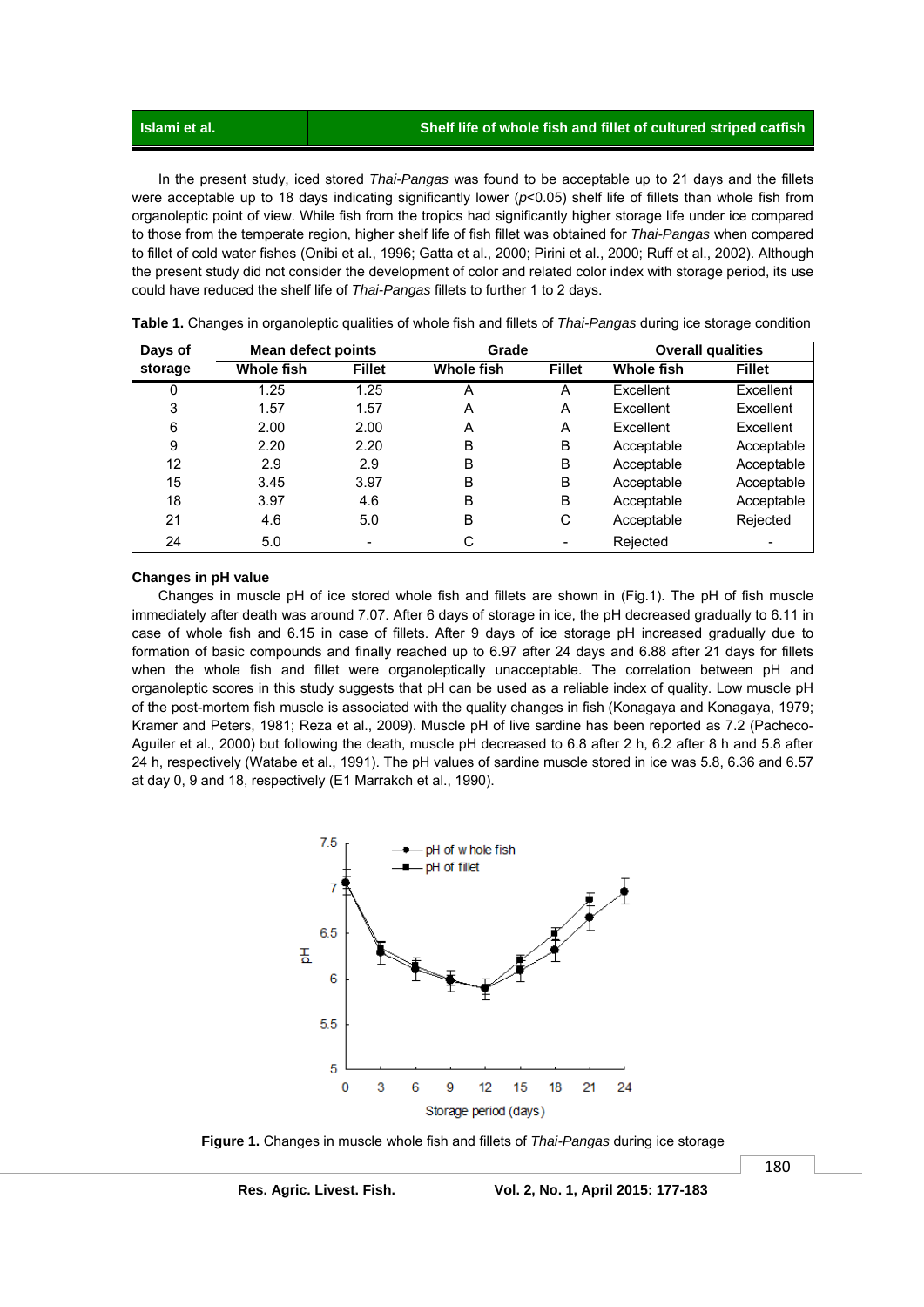

**Figure 2.** Comparison of changes in TVB-N of whole fish and fillets of *Thai-Pangas* during ice storage





#### **Changes in TVB-N value**

 The amount of TVB-N in fish increases as spoilage progresses. Increase in TVB-N with the lapse of storage may be attributed to bacterial spoilage. The results of the TVB-N (mg/100g) of experimental whole fish and fillets have been presented in Fig. 2. The initial TVB-N values were 1.68 mg/100g in *Thai-Pangas*, which gradually increased with lapse of storage period. At the end of 21 days of ice storage TVB-N value of whole fish increased to 28.83 mg/100g whereas the TVB-N value of fillets increased to 24.79 mg/100g at the end of 18 days of storage. These values are within the range of recommended values of 25 to 30 mg/100g for fresh fish (Connell, 1980). However, at the end of 24 days of ice storage the TVB-N value of whole fish was 35.89 mg/100g and at the end of 21 days of ice storage the TVB-N Value of fillet was jumped to 32.45 mg/100g due to combined action of enzymes and microbial activity and thereby exceeded the acceptable limit. It has been reported that TVB-N value mainly increased in the fish flesh during the later phase of spoilage when the bacterial population increased (Mazorra-Manzano et al., 2000). TVB-N values showed a slight increase for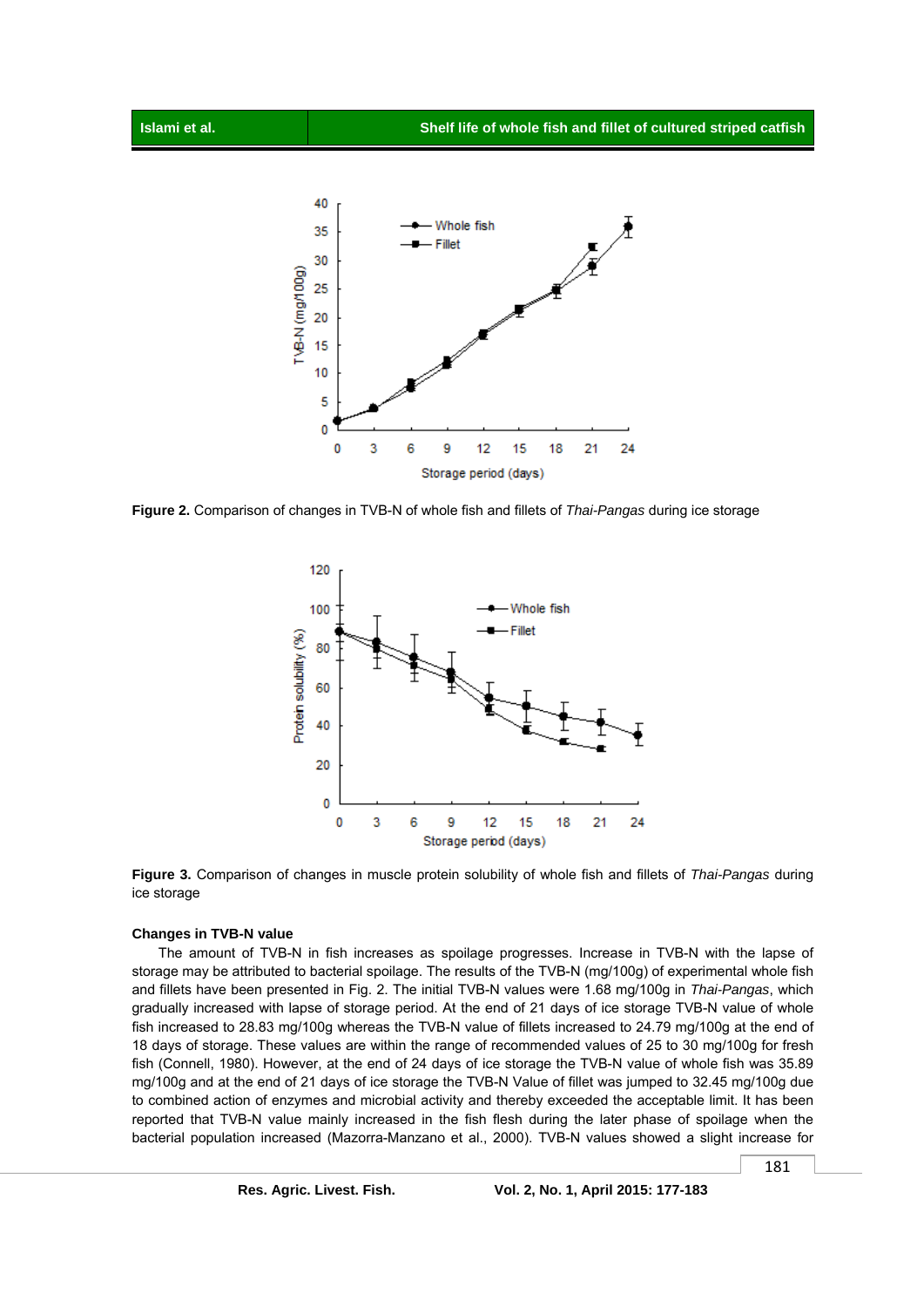| Islami et al. |  |
|---------------|--|
|               |  |

whole ungutted sea bass during storage, reaching a value of 26.77 mg N per 100 g muscle (day 13), whereas for fish fillet corresponding value of 26.88 mg N per 100 g muscle was recorded (day 9) (Taliadourou et al., 2003). Thus TVB-N value is low during the edible storage period and increased amount of TVB-N are found near the rejection state of fish.

### **Changes in protein solubility**

 Changes in protein solubility of whole fish and fillets of *Thai-Pangas* during ice storage have been presented in Fig. 3. Solubility of myofibrillar protein immediately after death was 88.21%, which decreased gradually to 35.27% in case of whole fish at the end of 24 days of storage whereas at the end of 21 days of storage the solubility of myofibrillar proteins from fillet was 28.12%. The solubility of carp myofibrils decreased from 95% to 20% during ice storage within 2-3 weeks (Seki et al. 1979). Similar findings were also reported for for mrigal (*Cirrhina mrigala*) (Hossain, 1995) and ruhu (*Labeo rohita)* (Faruk, 1995)*.* According to Seki et al. (1980) the fall in solubility during ice storage was due to lowering of pH. The loss in myofibril solubility of milkfish during storage was due to aggregate formation by disulfide, hydrogen and hydrophobic bonds (Jiang et al., 1988). The solubility in muscle protein of croaker, lizardfish, threadfin bream and big-eye snapper decreased continuously during prolonged storage. The results obtained from the present study indicated that the decrease in solubility of pangas muscle might be due to aggregation as well as denaturation of muscle protein during ice storage.

## **CONCLUSION**

 Cultured *Thai-Pangas* fillet samples showed a significantly shorter shelf life (18 days) compared to its counterpart whole fish (21 days) samples in ice storage condition. Fillets were found to be more prone to oxidation than the counterpart whole fish species, because of a greater expouser of the fish muscle in fillets to oxygen. If longer shelf-life times are commercially required for fillets, protective treatments such as vacuum packaging, modified atmosphere packaging and natural antioxidant application are recommended. Improvements in the shelf life of a product can have important economic impact by reducing losses attributed to spoilage and by allowing the products to reach distant new markets and in this fashion very helpful to prepare value added products.

## **REFERENCES**

- 1. Ali H, MM Haque and B Belton, 2013. Striped catfish (*Pangasianodon hypophthalmus*, Sauvage, 1878) aquaculture in Bangladesh: an overview. Aquaculture Research, 44: 950–965.
- 2. Antonacopoulos N and W Vyncke, 1989. Determination of volatile basic nitrogen in fish: a third collaborative study by the West European Fish Technologists' Association (WEFTA). Zeitschrift Fur Lebensmittel-Untersuchung Und-Forschung, 189: 309-316.
- 3. Connell JJ, 1980. Quality deterioration and extrinsic quality defects in raw material. In: control of fish quality, 2<sup>nd</sup>, ed. Fishing News Books Ltd. Surrey, England. pp. 31-35.
- 4. De Silva SS and NT Phuong, 2011. Striped catfish farming in the Mekong Delta, Vietnam: a tumultuous path to a global success. Reviews in Aquaculture, 3: 45–73.
- 5. El Marrakch A, M Bennour, N Bouchriti, A Hamama and H Tagafatit, 1990. Sensory, chemical and microbiological assessments of Moroccan sardine (*Sardina pillchardus*) stored in ice. Journal of Food Protect, 53: 600-605.
- 6. Faruk MAR, 1995. Studies on the post-mortem changes in rohu fish (*Labeo rohita*). M. Sc. Thesis, Department of Fisheries Technology. Bangladesh Agricultural University, Mymensingh.
- 7. Gatta PP, Pirini M, Testi S, Vignola G and Monetti PG, 2000. The influence of different levels of dietary vitamin E on sea bass *Dicentrarchus labrax* flesh quality. Aquaculture Nutrition 6: 47–52.
- 8. Gornall AG, CJ Bardawill and MM David, 1949. Denaturation of serum proteins by means of the biuret reaction. Journal of Biological Chemistry, 751-766.
- 9. Hossain MI, 1995. Studies on the post-mortem changes in mrigal (*Cirrhina mrigala*). M.Sc. Thesis. Department of Fisheries Technology. Bangladesh Agricultural University, Mymensingh.